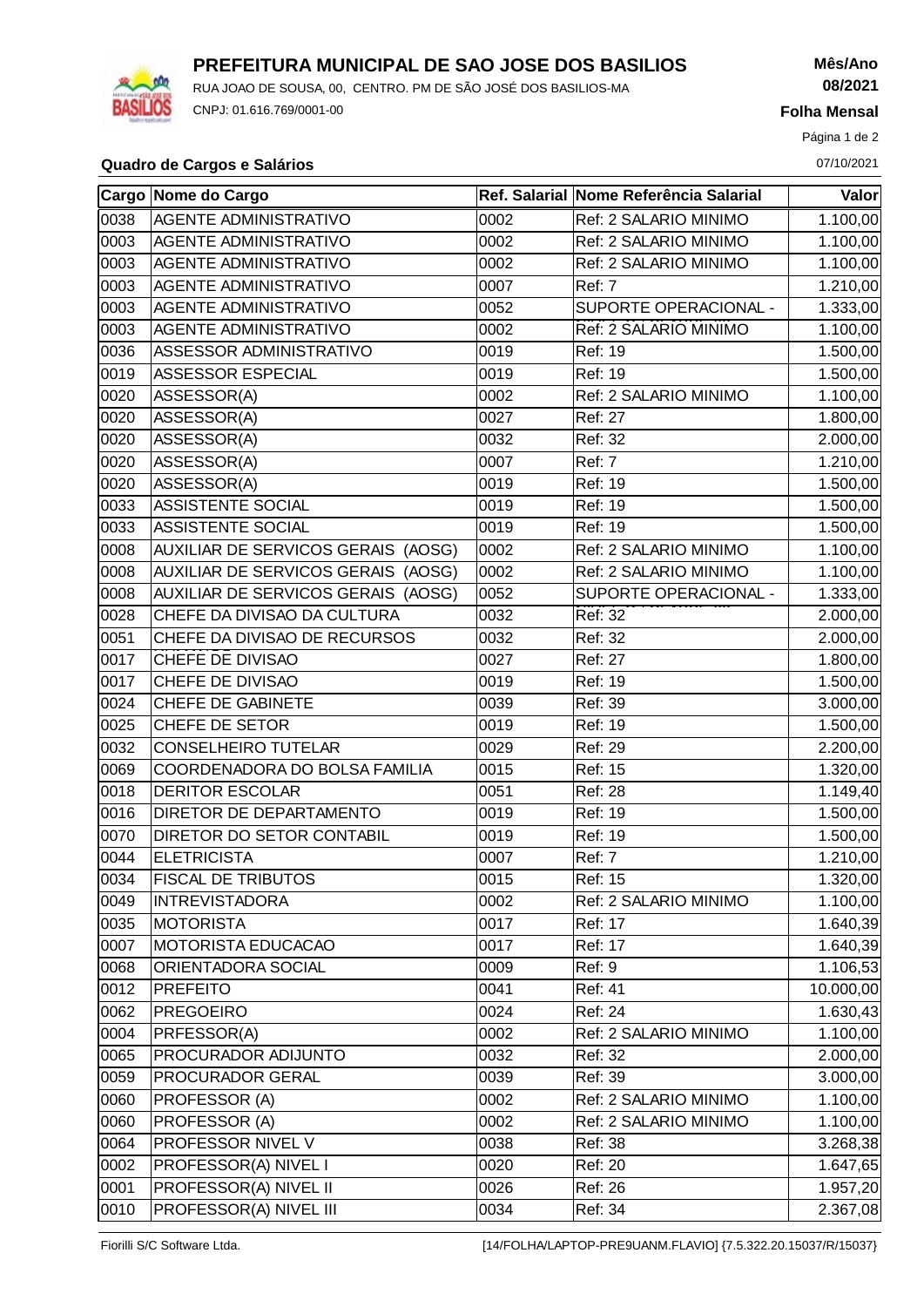

# **PREFEITURA MUNICIPAL DE SAO JOSE DOS BASILIOS**

RUA JOAO DE SOUSA, 00, CENTRO. PM DE SÃO JOSÉ DOS BASILIOS-MA CNPJ: 01.616.769/0001-00

## **Mês/Ano 08/2021**

**Folha Mensal**

Página 2 de 2

### **Quadro de Cargos e Salários** 07/10/2021

|       | Cargo Nome do Cargo          |       | Ref. Salarial Nome Referência Salarial | Valor    |
|-------|------------------------------|-------|----------------------------------------|----------|
| 0006  | <b>PROFESSOR(A) NIVEL IV</b> | 0036  | Ref: 36                                | 2.723,66 |
| 0066  | <b>PSICOLOGA</b>             | 10032 | Ref: 32                                | 2.000,00 |
| 0046  | <b>RECEPCIONISTA</b>         | 10002 | Ref: 2 SALARIO MINIMO                  | 1.100,00 |
| 0015  | <b>SECRETARIO ADJUNTO</b>    | 0019  | <b>Ref: 19</b>                         | 1.500,00 |
| 0015  | <b>SECRETARIO ADJUNTO</b>    | 0024  | Ref: 24                                | 1.630,43 |
| 0014  | SECRETARIO(A) MUNICIPAL      | 0039  | Ref: 39                                | 3.000,00 |
| 0013  | <b>VICE PREFEITO</b>         | 10040 | Ref: 40                                | 5.000,00 |
| 0005  | <b>VIGIA</b>                 | 0052  | SUPORTE OPERACIONAL -                  | 1.333,00 |
| 0005  | <b>VIGIA</b>                 | 0002  | Ref: 2 SALARIO MINIMO                  | 1.100,00 |
| 0005  | <b>VIGIA</b>                 | 0002  | Ref: 2 SALARIO MINIMO                  | 1.100,00 |
| 0185  | <b>VISITADORA PCF</b>        | 10002 | Ref: 2 SALARIO MINIMO                  | 1.100,00 |
| 0009  | <b>ZELADORA</b>              | 10002 | Ref: 2 SALARIO MINIMO                  | 1.100,00 |
| 10009 | <b>ZELADORA</b>              | 0002  | Ref: 2 SALARIO MINIMO                  | 1.100,00 |

**Quantidade: 59**